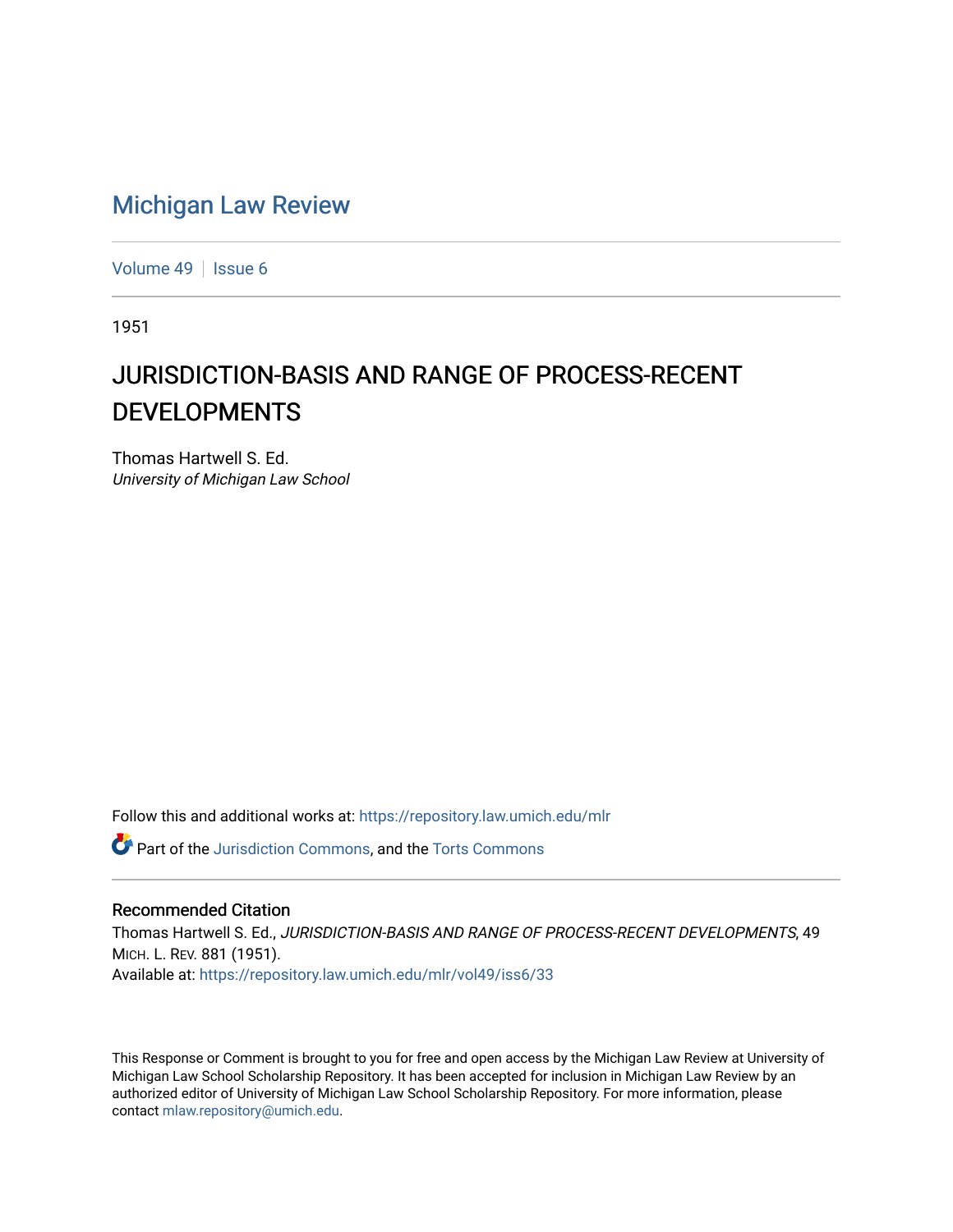JURISDICTION-BASIS AND RANGE OF PROCESS-RECENT DEVELOP-MENTS-Since *Pennoyer v.* Neff,<sup>1</sup> holding that mere notice was an insufficient basis for in personam jurisdiction, it has generally been held that an in personam judgment requires service, as distinguished from notice, on a defendant present or domiciled within the jurisdiction. With the increased tempo of interstate activities, however, it has become expedient to relax the concept of physical power as being the basis of jurisdiction, which prompted the *Pennoyer* decision. Presence has assumed a more elaborate meaning, while service has become more closely equated with adequate notice. Illustrative of this development is the recent decision of *Traveler's Health Assn. v. Virginia,2* where peculiar problems were presented relating to a state's ability to regulate activity carried on substantially beyond its borders, but seriously affecting those within its jurisdiction.

The case involved a Virginia Blue Sky<sup>3</sup> statute which required all those soliciting sales of insurance certificates to obtain permits from the State Corporation Commission. This entailed their consent to service through the Secretary of State for suits of Virginia claimants arising out of the certificates. For failure to obtain such permits, the commission was authorized to obtain an injunction ordering solicitors to cease and desist. Service for this proceeding was authorized by registered mail where the offering was done from beyond the state borders. The appellant was incorporated in Nebraska as a membership association in the mail order health insurance business, with its only office

195 **U.S.** 714 (1877). 2 339 **U.S.** 643, 70 **S.Ct.** 927 (1950). <sup>3</sup> Va. Code (Michie, 1950) tit. 8, §13-128 et seq.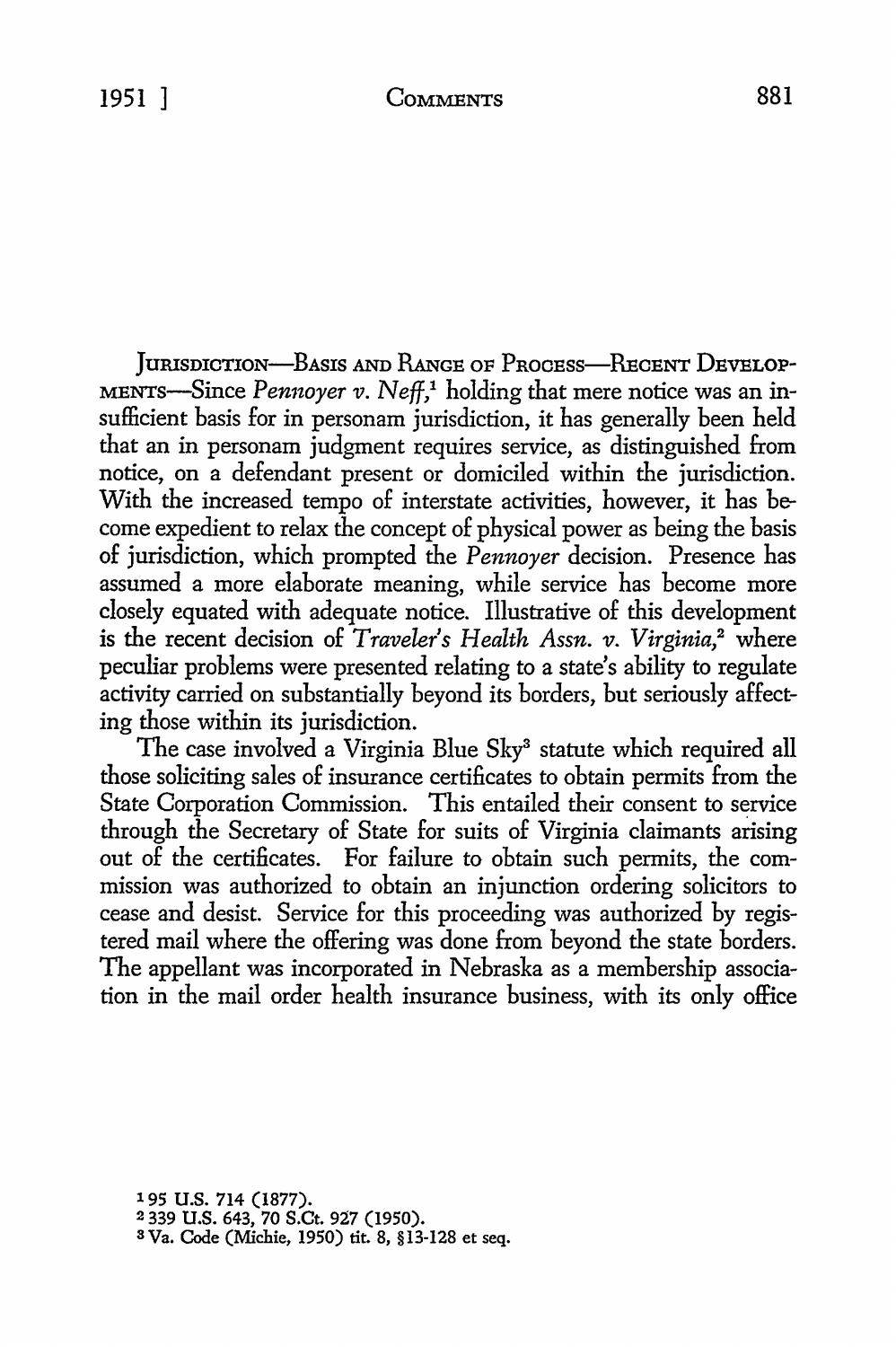located in Omaha. It had solicited new members in Virginia since 1904 through the unpaid activities of its older members. For failing to obtain a permit, it was enjoined from further solicitation; it appealed, contending that jurisdiction for the order was lacking, with a consequent disregard of due process. The United States Supreme Court affirmed the order, holding that Virginia had sufficient power, consistent with notions of "fair play and substantial justice," to acquire jurisdiction in matters regarding solicitation. Moreover, service by registered mail to the nonresident defendant was constitutional.

In contending that the Virginia court did not have an adequate basis for jurisdiction, the appellant was primarily concerned with (1) lack of service on any agent within the state, and  $(2)$  insufficient business activity carried on by it in Virginia to constitute a basis on which the state's power could become operative. By refuting the arguments, the Court takes an important step in enlarging the range of in personam jurisdiction.

### I. *Basis of Jurisdiction and Range of Service*

#### *A. Range of Service*

In regard to the contention of improper service, it is true that the Court has never before sustained service directly beyond the state's limits except in the case of domiciliaries. This exception can be traced, the Court at an early date having recognized the validity of substituted service upon a domiciliary at his residence within the state.<sup>4</sup> Then, in *McDonald v. Mahee,5* Justice Holmes declared that substituted service against a domiciliary would be supported if it were the most likely means of informing the defendant. The logical conclusion appeared in *Milliken v. Meyer,6* where personal delivery of service against a domiciliary outside the state was sustained, as "reasonably calculated to inform."

This development can be contrasted, however, with service upon non-domiciliaries engaged in activities within the state. The formula was developed in cases dealing with foreign corporations, where the Court was unwilling to find domicile of a foreign corporation through business activity within the state.<sup>7</sup> Jurisdiction was sustained consonant with

6 311 U.S. 457, 61 S.Ct. 339 (1940).

<sup>4</sup>Early dictum to this effect is found in Knowles v. Gaslight & Coke Co., 19 Wall. (86 U.S.) 58 (1873).

li243 U.S. 90, 37 S.Ct. 343 (1917).

<sup>7</sup> This can be contrasted with the English view, finding domicile through business activity within the jurisdiction. See Dunlop Pneumatic Tyre Co. v. Actien-Gesellschaft Co., [1902] 1 K.B. 342.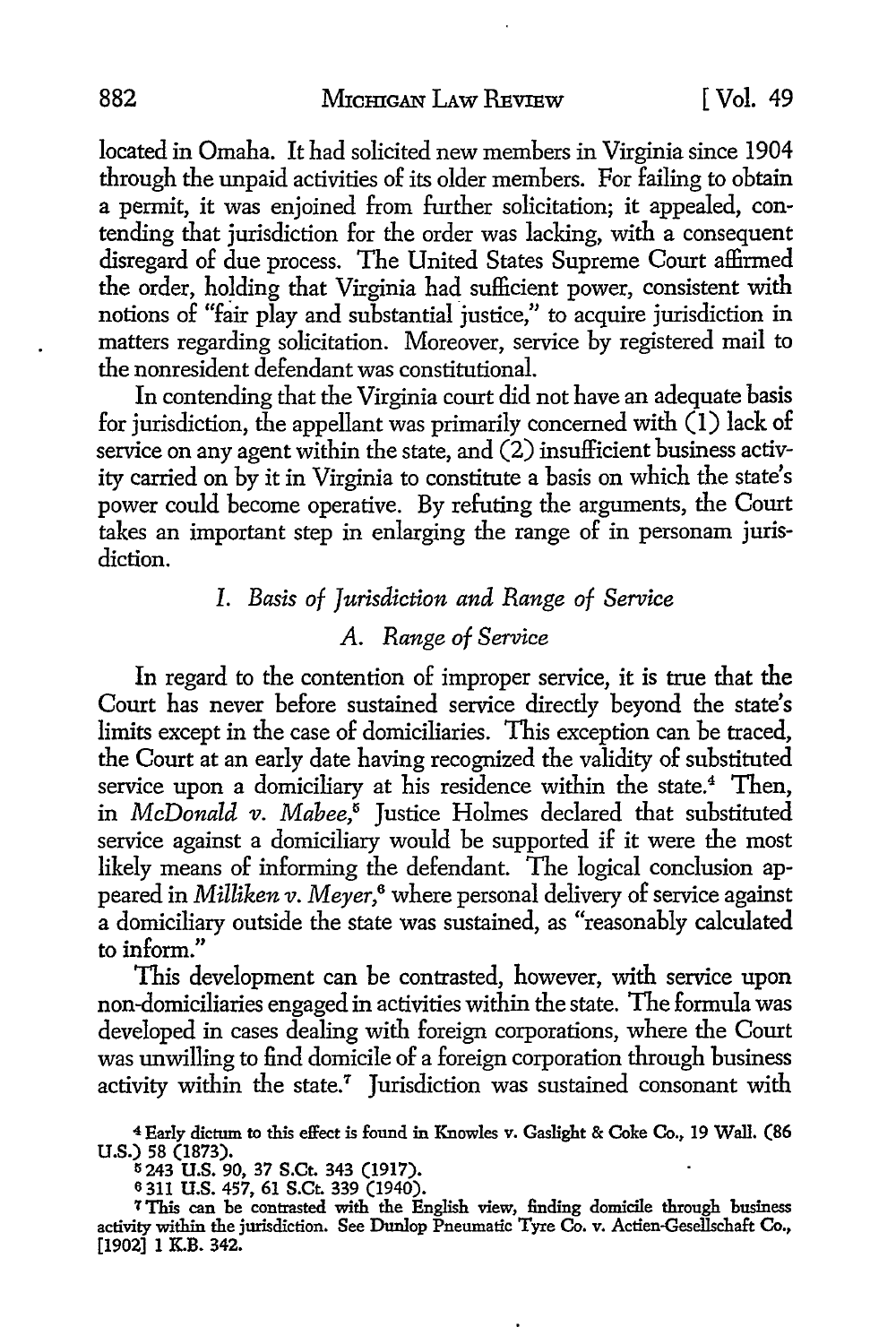*Pennoyer v. Neff<sup>8</sup>* through service on its appointed agent present within the state,<sup>9</sup> or an agent created by statute in default of this appointment.<sup>10</sup> The formula was extended to nonresident motorists,<sup>11</sup> and finally to nonresident individuals doing business within the state.<sup>12</sup> In each case, statutes requiring consent to service through a state agent were upheld on the basis of the state's power to regulate the activity concerned. "Presence," in the sense of some activity within state control, supported the state's power to require consent to service through a resident agent, rather than the state's power to serve an absent defendant directly.

While the Court has indicated in sustaining such service that the saving factor was the technical limitation on its operative effect to the state's boundaries,<sup>13</sup> recent decisions have indicated the Court's willingness to abandon this artificial restriction. In *International Shoe Co.*  $\overline{v}$ . *Washington*, the Court said, "due process requires only that . . . if he be not present within the territory of the forum, he have certain minimum contacts with it such that the maintenance of the suit does not offend 'traditional notions of fair play and substantial justice.' "14 And in *Mullane v. Central Hanover Bank,1*5 the Court sustained jurisdiction over nonresidents without service within the state, as long as there was adequate notice, purposefully disregarding any distinction between in rem and in personam proceedings, insofar as it would be a possible limitation on the New York court's power in a suit to settle trust accounts. In the principal case, Justice Black, speaking for the majority, attaches no importance to the restriction requiring service through a resident agent, by declaring that what is said in finding an adequate basis for the state's power in the proceeding answered any contention of lack of due process. In effect, service is equated with adequate notice. Justice Minton in writing the dissent shows his con-

s 95 U.S. 714 (1877).

9 Cases dealing with service on foreign corporations are Lafayette Ins. Co. v. French Strang and Fine, 18 How. 59 (U.S.) 404 (1855); Pa. Fire Ins. Co. of Phila v. Gold Issue Min. & Mill. Co., 243 U.S. 93, 37 S.Ct. 344 (1917). See also Smolik v. Phila. and Reading Coal and hon Co., (D.C. N.Y. 1915) 222 F. 148.

10 See State of Washington v. Superior Court, 289 U.S. 361, 53 S.Ct. 624 (1933). 11 Hess v. Pawloski, 274 U.S. 352, 47 S.Ct. 632 (1927).

12Doherty v. Goodman, 294 U.S. 623, 55 S.Ct. 553 (1935).

18 See Hess v. Pawloski, 274 U.S. 352 at 355, 47 S.Ct. 632 (1927), where the Court said in supporting service against a nonresident through a state agent, "the process of a court of one state cannot run into another and summon a party there domiciled. . . . Notice sent outside the state entire that the anometer and standard a party field dominated  $\cdot \cdot \cdot \cdot$  is unavailing ... "See also Goldey v. Morning News, 156 U.S. 518 at 521, 15 S.Ct. 559 (1895); New York Life Ins. Co. v. Dunlevy, 24 613 (1916):

14 326 U.S. 310, 316, 66 S.Ct. 154 (1945). 15 339 U.S. 306, 70 S.Ct. 652 (1950).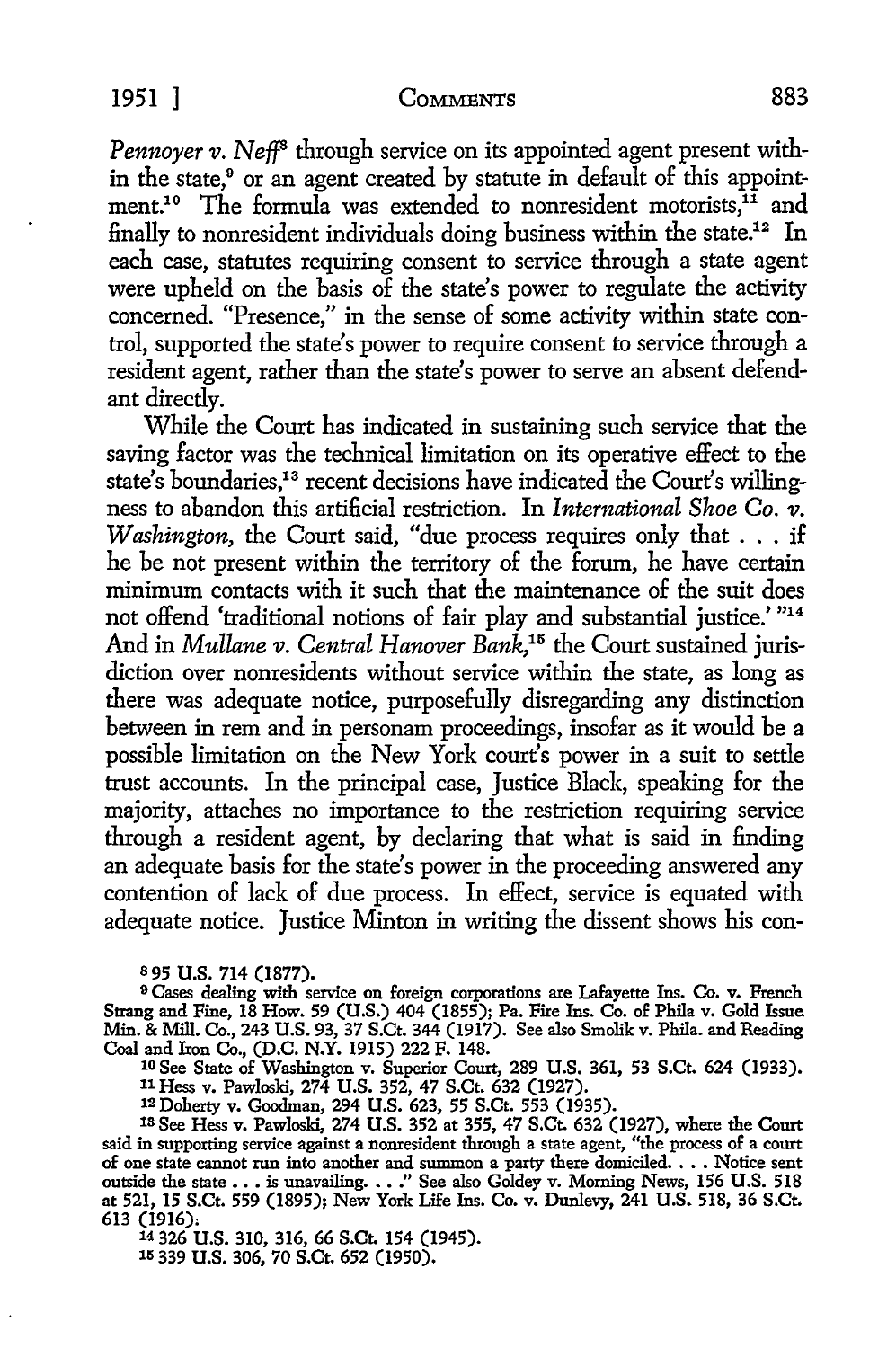cem, however, by holding that "service on an agent within the jurisdiction would seem to me indispensable to a judgment against a corporation."16

### *B. Basis of Judicial Power*

As for the second contention, by holding that mere solicitation through the activities of unpaid members is sufficient to subject the appellant to a state's judicial power, the principal decision illustrates a further expansion in the Court's thinking. The case of *International Shoe Co. v. Washington<sup>17</sup>* was the foundation for the Court's decision. Previous authority was to the effect that solicitation in itself would be insufficient. This is illustrated by *Minnesota Assn. v. Benn*,<sup>18</sup> dealing with a Minnesota association, where unpaid solicitation by members in Montana was held to be insufficient basis for Montana jurisdiction in a suit to recover on the policy. Justice Black dismisses the *Benn*  case as being decided on narrow grounds, a distinction not readily apparent unless the duration and scope of solicitation in the present case were held to be appreciably greater. Justice Douglas puts to one side the case where an individual wishes to bring suit and restrict the present decision to the issue of a state's power to enjoin solicitation. This distinction would not seem to be helpful, as is pointed out by the dissent, for the state is now enabled to accomplish by indirection what it formerly could not do directly. The intervening decision of *Hoopeston Canning Co. v. Cullen19* was also determinative, insofar as it found a basis for state control through considerations of business activity prior to actual contracting and the degree of state interest in the object to be insured. Of course, in the *Hoopeston* case, the Court had available other elements on which to base state control.<sup>20</sup> Finally, the majority was not swayed by the dissent's objections appreciating the distinguishing facts of the *International Shoe* case, which dealt with solicitation through regular activity of paid agents.

It is difficult to determine what the full effect of the principal de• cision will be. Several limitations are discernible. Justice Douglas' con-

16 Principal case at 935.

11 326 U.S. 310, 66 S.Ct. 154 (1945).

ts 261 U.S. 140, 43 S.Ct. 293 (1923). See also Green v. Chicago, Burlington, & Quincy Ry., 205 U.S. 530, 27 S.Ct. 595 (1907); People's Tobacco Co. v. American Tobac· co Co., 246 U.S. 79, 38 S.Ct. 233. 10 318 U.S. 313, 63 S.Ct. 602 (1943).

20 The case deals with a state's power to condition the insuring of property within its boundaries by a foreign corporation, by requiring submission to regulations. The power to regulate was rested on business activity contemplated within the state subsequent to the in· suring, as well as the initial solicitation.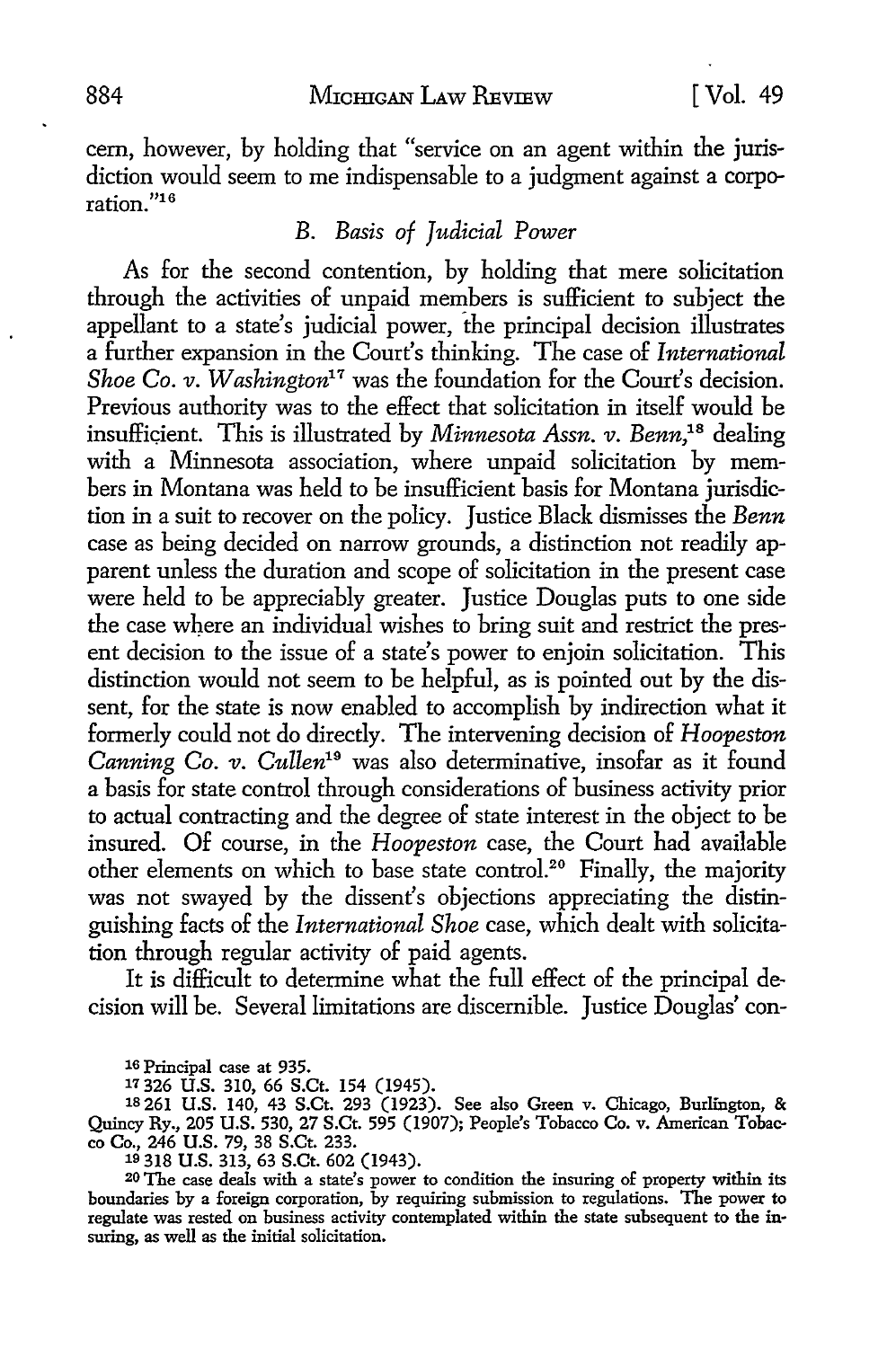#### 1951 ] COMMENTS 885

cem with the nature of the state action, an injunctive procedure rather than a suit by a creditor, has already been mentioned. Justice Black takes cognizance of factors similarly used in the application of the doctrine of forum non conveniens, namely the availability of witnesses in Virginia as to possible claims, and the expense to policy holders of being required to bring suits on small claims in far off Nebraska. This is all the more interesting inasmuch as in his separate opinion supporting the *International Shoe* decision he expressly limited the applicability of notions of fair play, and rested his decision on the constitutional power of a state to afford judicial protection in the face of business activity within the state irrespective of such "emotional" appeals.<sup>21</sup> In addition, as was indicated in *Hess v. Pawloski*<sup>22</sup> and *Doherty v. Goodman,* 23 the state's power was in some measure conditioned on the subject matter's being peculiarly subject to the police power, here the security business. It cannot be said that the Court would not have found a basis were this characteristic deemed missing; yet it would seem to be required that the amount of activity within the state be proportionately greater as the state's concern with public welfare decreases.<sup>24</sup> In this case, protection against unscrupulous solicitation would otherwise be impossible.

#### II. *Further Developments*

At this point it is interesting to note a recent United States district court decision.<sup>25</sup> A Maryland statute<sup>26</sup> was involved, providing for service through a resident agent for corporations "doing business" within the state, or for "any cause of action arising out of contract made within this state or liability incurred for acts done within this state." Plaintiff brought suit against a foreign corporation in tort for personal

25 Johns v. Bay State Abrasive Products Co., (D.C. Md. 1950) 89 F. Supp. 654. 20 Md. Code Ann. (Flack 1947) art. 23, §lll.

<sup>21</sup> International Shoe Co. v. Washington, 326 U.S. 310 at 325, 66 S.Ct. 154 (1945).

<sup>22</sup>Hess v. Pawloski, 274 U.S. 352, 47 S.Ct. 632 (1927).

<sup>23</sup> Doherty v. Goodman, 294 U.S. 623, 55 S.Ct. 553 (1935).

<sup>24</sup> Of course, when dealing with jurisdiction over foreign corporations in the face of substantial activity, the additional factor of the state's power to condition the entry of such corporations, through the inapplicability of "privilege and immunity" protection which would be afforded individuals, supplants the necessity of having the subject matter within the purview of the state's police power. For a development of the various theories regarding jurisdiction, see Scott, "Jurisdiction Over Nonresidents Doing Business Within a State," 32 HARv. L. REv. 871 at 879 et seq. (1919); Culp, "Process in Actions Against Non-residents Doing Business Within a State," 32 MICH. L. REv. 909 at 919 (1934). It has been with unincorporated entities (Doherty v. Goodman, supra note 23; Hess v. Pawloski, supra note 22) or insubstantial activity within the state (International Shoe Co. v. Washington, supra note 21) that public interest in the subject matter has been a factor.